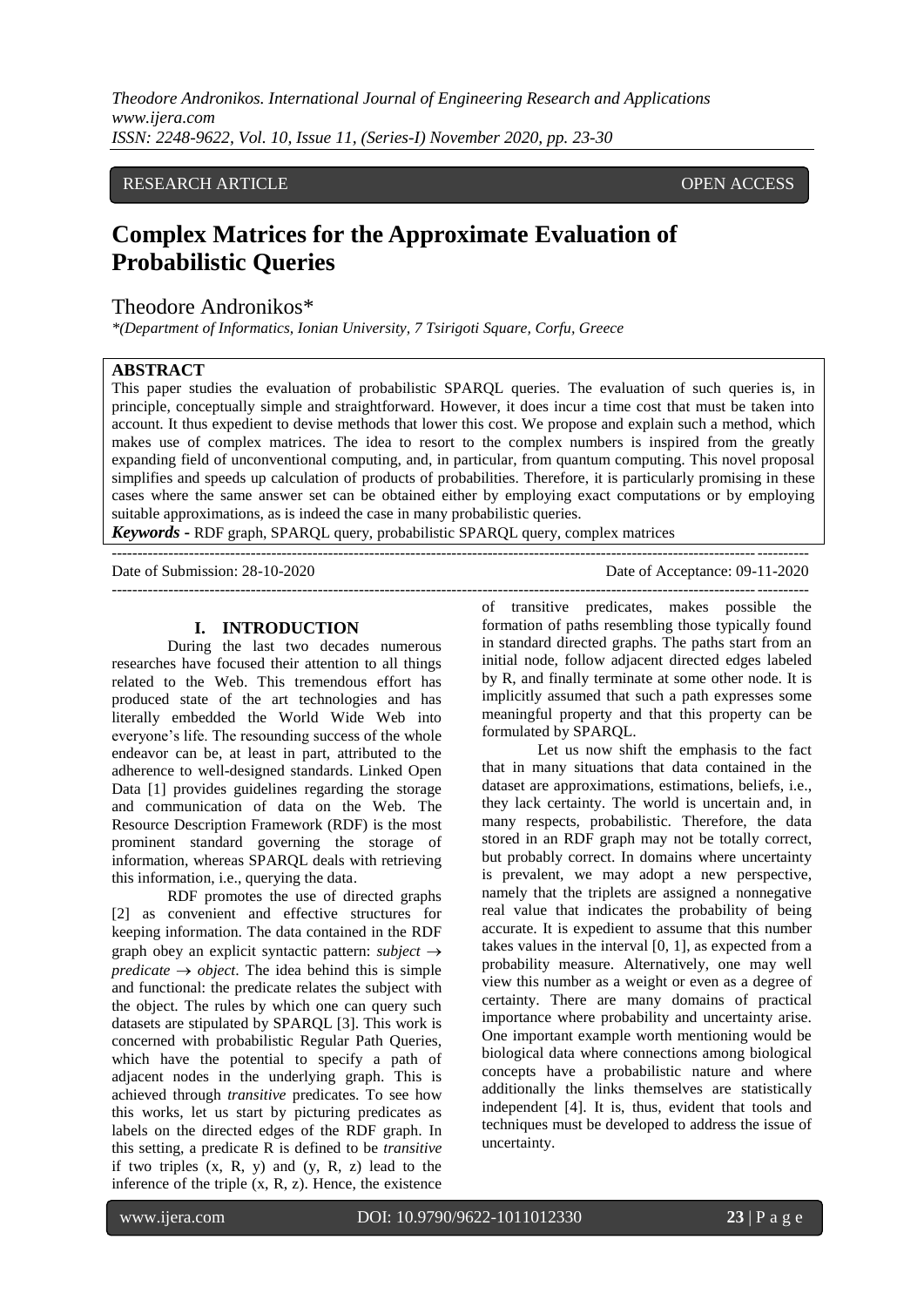1.1 Related work

In this subsection, we shall refer to some notable works that are relevant to this paper. This connection should be understood either in the sense that they study theoretical aspects of the RDF and SPARQL formalisms, or that they propose mechanisms that enhance the capabilities of RDF and/or SPARQL. Zhang et al. in [6] studied path queries making use of context-free grammars, which are strictly more powerful than regular expressions. Their primary motivation was the restricted expressiveness of the latter, for example in the case of same generation-queries. They proposed an enhanced query language, aptly named cfSPARQL, which is SPARQL with context-free capability. cfSPARQL, being more expressive than vanilla SPARQL, allows for more interesting queries. Sistla et al. in [7] showed that queries can be understood in terms of automata, and, as a matter of fact, can be formulated using techniques from automata theory. A similar approach was followed in [8] and [9], where Büchi automata and ω-automata were associated to queries on Linked Data and Path Queries, respectively. In the same way, Wang et al. in [10] developed a methodology to answer queries based on automata.

The algebraic characterization of SPARQL queries was undertaken by Schmidt et al. in [11]. The classified queries into equivalence classes and established connections with complexity theory. A different attempt at query classification was conducted in [12], where another, quite distinct, notion of equivalence between SPARQL queries was defined and studied. The possibility of adding additional information (of a temporal nature) was also discussed in [14].

The importance of incorporating probabilities in the RDF datasets and evaluating probabilistic queries has, by now, gained widespread acceptance in the research community. An influential position paper by Reynolds [16] stressed the practical usefulness of dealing with uncertain data and gave pointers about possible solutions that can be employed to overcome difficulties regarding their implementation. Huang and Liu in [4] developed an approach, which, by suitable extending SPARQL, would allow the evaluation of queries on probabilistic databases. They also presented an approximation algorithm that is able to evaluate efficiently path expressions. Likewise, the potential to query data characterized by uncertainty has been studied by many researchers. Hua and Pei in [13] examined probabilistic path queries using a method inspired from dynamic programming. Lian et al. in [15] incorporated probability values to typical datasets, converting them into probabilistic datasets.

They also examined certain algorithmic issues and proposed two pruning algorithms. Schoenfisch in [17] examined probabilistic ontologies, as well as the computation of queries on such ontologies. Krompass et al. in [19] studied more general probabilistic databases. For further insight the interested reader is also referred to [19] and references therein.

The query language pSPARQL was proposed in [20] by Fang and Zhang, and was further elaborated by Fang in [21]. This language is an important effort towards the ultimate goal of probabilistic query evaluation. It subsumes vanilla SPARQL and contains additional constructs to handle probabilistic queries. An approach that focuses on the evaluation of probabilistic queries through the use of probabilistic automata is outlined in [22] and in [23]. The current paper is an extension of these works, but with two major differences. First, there is a shift in the perspective from exact evaluation to approximate evaluation. We argue that this is acceptable in a situation involving products of probabilities, as will be seen in the following sections of this paper. Second, and, perhaps, more importantly, we do not use real numbers, but turn to complex numbers. This is inspired from another recent prevalent trend, that of unconventional computing. One aspect of unconventional computing is quantum-inspired computation. Mimicking techniques and concepts from quantum computing can provide new insights into classical problems (see [27], [28] and [29] for an application in optimization problems). Often, replacing a matrix of real numbers by a matrix of complex numbers satisfying some extra property can give better results, as verified experimentally (see for instance [24], [25] and [26] for the use of unitary matrices instead of typical real matrices, as well as extensive comparative test results).

# 1.2 Contribution

The contribution of this paper lies on its novelty. It demonstrates convincingly that probabilities can be approached via complex numbers, and in particular numbers of the form  $e^{i\theta}$ , where  $\theta \in \mathbb{R}$ , which of course immediately implies that  $|e^{i\theta}| = 1$ . This facilitates the calculation of products of probabilities, but the end result has to be carefully interpreted. The result would not be exact, only approximate. Still its usefulness cannot be overlooked, because in a setting of uncertainty probabilities close to 0 mean that the assertion is virtually improbable and can be dismissed. Hence, by fixing a threshold, something that is standard practice in probabilistic analysis, we can use the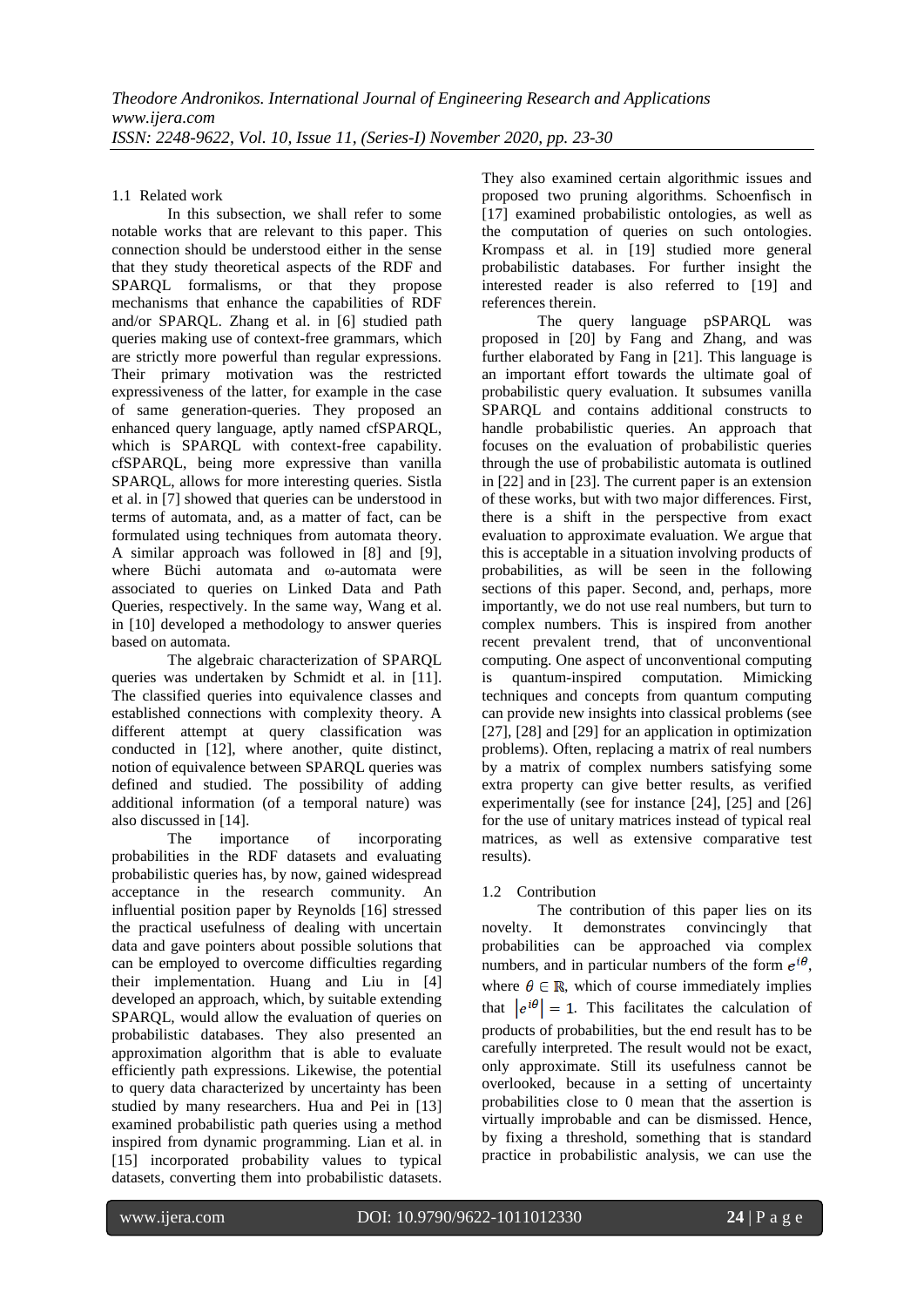*Theodore Andronikos. International Journal of Engineering Research and Applications www.ijera.com ISSN: 2248-9622, Vol. 10, Issue 11, (Series-I) November 2020, pp. 23-30*

approximate results for valid, with respect to the agreed threshold, assertions.

## **II. MOTIVATION**

In this section, we shall present an extensive example to motivate the reader and explain the idea behind this work.

**Example 1.** Suppose we are given the RDF graph shown in Figure 1a. The predicate R is a transitive predicate and the numbers are probabilities.



**Figure 1a.** The RDF graph above shows how objects are related through the transitive predicate R and the degree of certainty associated to each such relation.

| SELECT ?x     |
|---------------|
| WHERE {       |
| Obj1 $R+$ ?x. |
|               |

**Figure 1b.** The above SPARQL query returns the objects that are related to obj1 through an R-path.

The triple  $(obj1, R, obj4)$  is assigned probability  $0.9$ , which means that it is almost certain that the relation R holds between obj1 and obj4. On the other hand, the triple  $(obj2, R, obj4)$  is associated with probability  $0.5$ , which indicates that relation R may or may not hold between obj2 and obj4 with equal probabilities. The query in Figure 1b uses the syntax of SPARQL 1.1 that makes it possible to express path properties. The meaning of the symbol special symbol  $+$  is that there exists an R-path (that is one or more edges labeled by R) between obj1 and every listed object.

Let us now see how this query can be computed using matrices and (column) vectors. Consider the following matrix  $M_R$  and vector  $q_1$ .

|  |  |  | The matrix $M_R$ represents all the |  |  |
|--|--|--|-------------------------------------|--|--|
|  |  |  |                                     |  |  |
|  |  |  |                                     |  |  |
|  |  |  |                                     |  |  |
|  |  |  |                                     |  |  |
|  |  |  |                                     |  |  |
|  |  |  |                                     |  |  |

information contained in the RDF graph about predicate R and  $q_1$  is a representation of obj1. The element  $m_{st}$  of  $M_R$  stores the probability value for the triplet  $(obj_t, R, obj_s)$ . A value of zero indicates the absence of such a triplet. In this matrix - vector representation we can compute the products  $M_R q_1$ ,  $M_R^2q_1$  and  $M_R^3q_1$ , which will give us the following results.

$$
M_R q_1 = \begin{bmatrix} 0.0 \\ 0.0 \\ 0.0 \\ 0.9 \\ 0.0 \end{bmatrix}, M_R^2 q_1 = \begin{bmatrix} 0.0 \\ 0.0 \\ 0.81 \\ 0.0 \\ 0.0 \end{bmatrix}, M_R^3 q_1 = \begin{bmatrix} 0.0 \\ 0.0 \\ 0.0 \\ 0.0 \\ 0.405 \end{bmatrix}
$$

A product of the form  $M_R^k$ ,  $k \geq 2$ , contains the pairs of objects that related via an R-path of length k. The first product  $M_R q_1$  provides no more information than that already shown in the RDF graph. Things get interesting when we look at  $M_R^2 q_1$ and  $M_R^3 q_1$ . These vectors contain the probabilities that obj1 is related to other objects through R-paths of length 2 and 3, respectively. As before, the value zero signifies the absence of such a path, i.e., that there is no connection though predicate R. The actual numbers, reveal the existence of two inferred triplets  $(obj1, R, obj3)$  and  $(obj1, R, obj5)$ , respectively. The former has probability 0.81, which makes the corresponding assertion very likely, while the latter has probability  $0.405$ , which makes the corresponding assertion ambivalent. So, by taking all the above results into account, we can be fairly certain that the inferred assertion  $(obj1, R, obj3)$  is true, but cautious about the inferred assertion  $(obj1, R, obj5)$ . To develop better intuition about the situation, we can repeat the calculations for vector  $q_2$  corresponding to obj2, where  $q_2^T = [0 \ 1 \ 0 \ 0 \ 0].$ 

$$
M_R q_2 = \begin{bmatrix} 0.0 \\ 0.0 \\ 0.0 \\ 0.5 \\ 0.0 \end{bmatrix}, M_R^2 q_2 = \begin{bmatrix} 0.0 \\ 0.0 \\ 0.45 \\ 0.0 \\ 0.0 \end{bmatrix}, M_R^3 q_2 = \begin{bmatrix} 0.0 \\ 0.0 \\ 0.0 \\ 0.0 \\ 0.225 \end{bmatrix}
$$

Now we observe that the degree of certainty regarding the inferred assertion  $(obj2, R, obj5)$  drops to 0.225, i.e., we can be rather sure that is does not hold. These situations always come up in probabilistic scenarios. In order to address them practically and efficiently, it is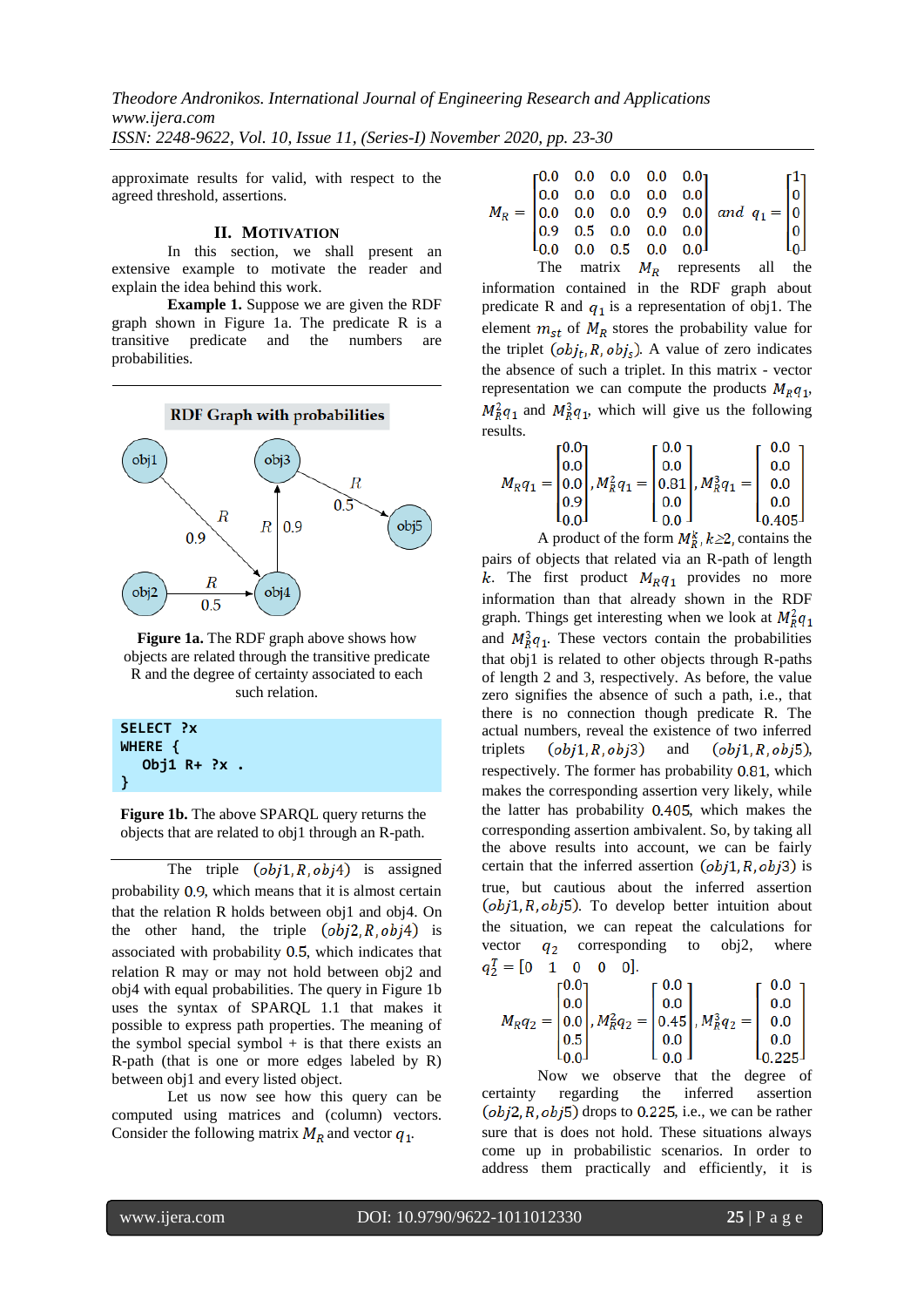*Theodore Andronikos. International Journal of Engineering Research and Applications www.ijera.com ISSN: 2248-9622, Vol. 10, Issue 11, (Series-I) November 2020, pp. 23-30*

common practice to fix a cut-off threshold, or cutpoint (see also [30] and [31]). Then, every assertion or fact with probability value below the cut-point is assumed to be false, and may be ignored in any further computation. If we assume for a moment that the cut-point is  $0.5$ , then for normalization purposes all inferred assertion with probability value  $< 0.5$ should be dismissed, i.e., obj1 is not related to obj5, and, similarly, obj2 is related neither to obj3 nor to obj5. The corresponding vector components can be taken to be zero. However, increased accuracy may dictate a smaller threshold, e.g., 0.3. Then only those assertions with probability  $< 0.3$  are neglected. This means that  $(obj1, R, obj5)$  and  $(obj2, R, obj3)$  are now kept and used for the rest of the computation, and only the inferred assertion  $(obj2, R, obj5)$  is dismissed.

Up to this point, the whole approach was conventional. Let us now turn to the unconventional and introduce the complex matrix  $C_R$ .

.

This matrix can be constructed from the RDF graph of Figure 1a, as follows. First, we recall the trivial fact that probabilities are real numbers in the interval  $\left[0, 1\right]$ . As such, a probability value can be considered as the cos() of an angle  $\theta$ , that is  $p = cos(\theta)$ , which allows us to compute the angle  $\theta$ as  $\theta = \cos^{-1}(p)$ . Having retrieved the angle  $\theta$ , we may go one step further and enter the complex realm by using the formula  $e^{i\theta} = \cos \theta + i \sin \theta$ . The resulting matrix  $C_R$  is equivalent to  $M_R$ , only now the probabilities have become angles (in radians). In this way, probabilities  $0.9$  and  $0.5$  correspond to 0.45  $rad$  and 1.04  $rad$ , respectively. We may now calculate the products  $C_R q_1$  and  $C_R q_2$ .

$$
C_R q_1 = \begin{bmatrix} 0.0 \\ 0.0 \\ 0.0 \\ e^{0.45i} \\ 0.0 \end{bmatrix}, and C_R q_2 = \begin{bmatrix} 0.0 \\ 0.0 \\ 0.0 \\ e^{1.04i} \\ 0.0 \end{bmatrix}
$$

As expected  $C_R q_1$  and  $C_R q_2$  are just the first and second column of  $C_R$  and contain those objects explicitly related to obj1 and obj2, along with the complex numbers  $e^{0.45i}$  and  $e^{1.04i}$ . The probabilities that the triplets  $(obj1, R, obj4)$  and  $(obj2, R, obj4)$ are valid are given by  $\Re(e^{0.45i}) = \cos(0.45) = 0.90$ 

and  $\Re(e^{1.04i}) = \cos(1.04) = 0.50$  respectively. Let us now compute the matrices  $C_R^2q_1$  and  $C_R^2q_2$ .

$$
C_R^2 q_1 = \begin{bmatrix} 0.0 \\ 0.0 \\ e^{0.90i} \\ 0.0 \\ 0.0 \end{bmatrix}, and C_R^2 q_2 = \begin{bmatrix} 0.0 \\ 0.0 \\ e^{1.49i} \\ 0.0 \\ 0.0 \end{bmatrix}
$$

The matrix  $C_R^2 q_1$  represents the triple  $(obj1, R, obj4)$  associated with the complex number  $e^{0.90i}$ . Two things must be emphasized in this case. First, computing this number involves just one addition instead of one multiplication required by the computation of  $M_R^2 q_1$ . The advantage of using additions over multiplications is very important, as, in a practical setting, this will scale in proportion to the size of the RDF graph. However, care is needed in the interpretation of the result. A small error arises in the result of adding the angles instead. More precisely, the probability implied by  $e^{0.90i}$  is  $\Re(e^{0.90i}) = \cos(0.90) = 0.62$ , instead of the correct value 0.81. This can be handled in two ways.

One is to fix a cut-point. In the conventional setting the cut-point is a small positive number, e.g., 0.2, 0.3, even 0.5, whose interpretation is that a probability below that threshold means that the inferred fact probably does not hold, and, hence, should be disregarded. In our new complex setting the cut-point is the exponent of  $e^{i\theta}$ . Specifically, we may fix a cut-point  $\theta_0$  (in radians) such that whenever we encounter a complex number  $e^{i\theta}$  with  $\theta > \theta_0$ , we understand that it represents a very small likelihood and the associated triple can be ignored. For example, by setting  $\theta_0$  equal to 1.36, or 1.26 or even  $1.04$  we can simulate the cut-points 0.2, 0.3, and  $0.5$ , respectively. Choosing a cut-point that is suitable for a particular dataset then becomes a matter of deciding which is the acceptable degree of precision for that dataset. If we assume that  $0.5$  is chosen as an appropriate cut-point, then the corresponding  $\theta_0 = 1.04$ . Therefore, for the case at hand, the particular  $\theta = 0.90$  is less than the cutpoint, which implies that the triple  $(obj1, R, obj4)$ is considered a valid inference and is accepted.

The other way is to correct the numerical results using a very simple formula containing a correction coefficient and the information provided by the sine of the angle. We propose the formula  $\cos\theta + c \sin\theta$ , where  $\theta$  is the angle in question and  $\overline{c}$  is the correction coefficient, as a suitable approximation. The philosophy behind the uncertainty setting is to cope with inexact or approximate information. In such a situation, approximating the degree of uncertainty is the only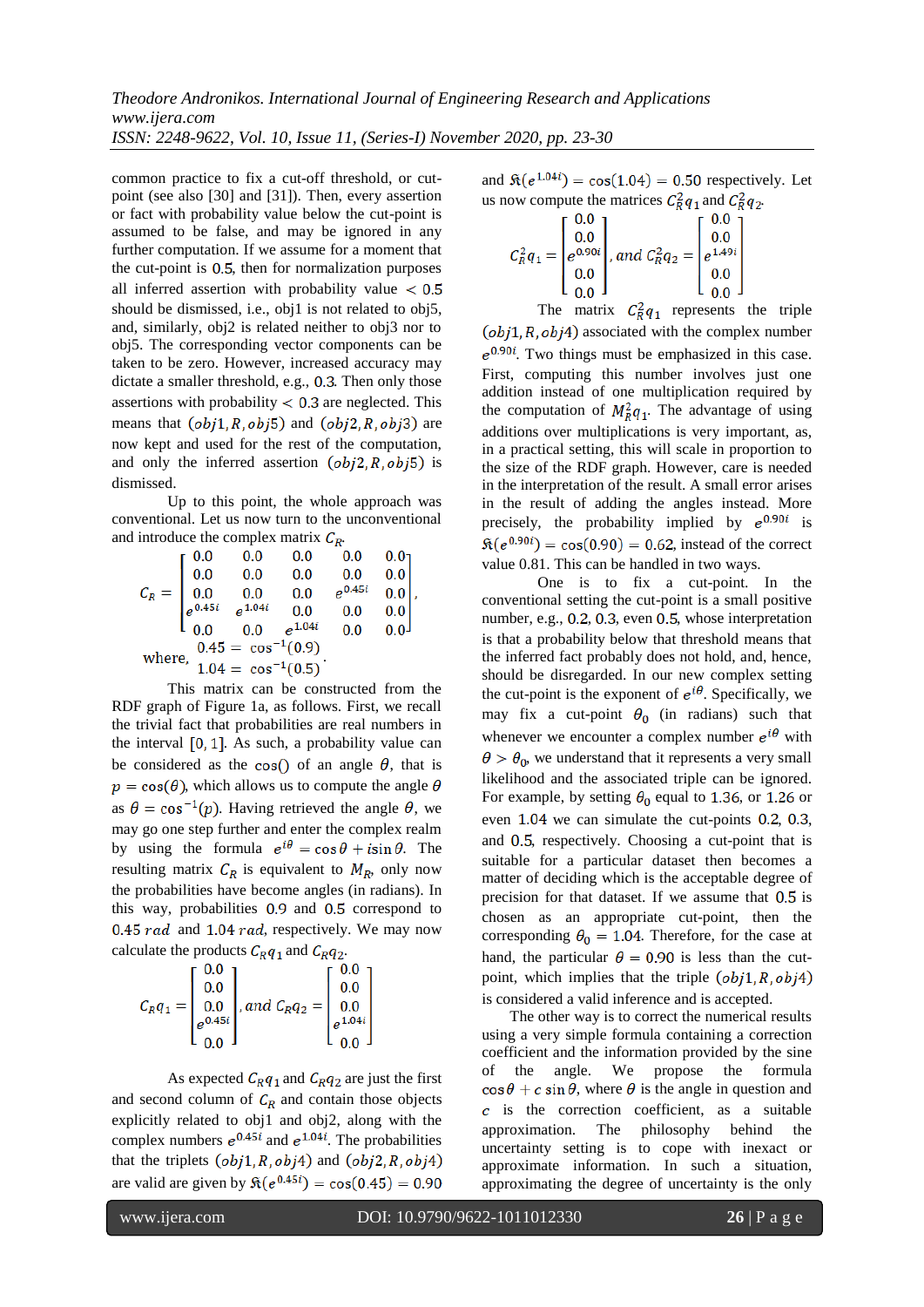reasonable approach. Of course, the correction coefficient must be chosen carefully. Due to the nonlinearity of the trigonometric functions, it is impossible to use one correction coefficient for the entire interval  $[0, 1]$ . The correction coefficient suitable for a specific subinterval must be validated experimentally. Table 1 below shows that to get a good approximation for the probability subinterval [0.8, 0.9] we may use the formula  $\cos\theta + c \sin\theta$ with  $c = 0.2$ . This formula gives for  $\theta = 0.90$  the approximate value 0.77, which is very close to the accurate value 0.81.

**Table 1.** The coefficient for the interval [0.8, 0.9].

|       |       |            |            | Correction coefficient c: | 0.2      |                             |                               |
|-------|-------|------------|------------|---------------------------|----------|-----------------------------|-------------------------------|
| $p_1$ | $p_2$ | $\theta_1$ | $\theta_2$ | $\theta_1 + \theta_2$     | $p_1p_2$ | $\cos(\theta_1 + \theta_2)$ | $\cos(\theta_1+\theta_2)+$    |
|       |       |            |            |                           |          |                             | c $\sin(\theta_1 + \theta_2)$ |
| 0 Q   | 0.9   | 0.451      | 0.451      | 0.902                     | 0.81     | 0.62                        | 0.777                         |
| 0.9   | 0.95  | 0.451      | 0.318      | 0.769                     | 0.855    | 0.719                       | 0.858                         |
| 0.9   |       | 0.451      |            | 0.451                     | 0.9      | 0.9                         | 0.987                         |

## **III. MAIN RESULTS**

In this section, we shall present the ideas outlined in Example 1 in a general and formal way.

**Definition 1.** Let G be an RDF graph fragment containing a transitive predicate R, and let  $1, 2, \ldots, n$ , be an arbitrary enumeration of its nodes. We associate to G the  $n \times n$  matrix  $C_R$  whose

elements  $c_{st}$ ,  $1 \le s$ ,  $t \le n$ , are defined as follows:<br>  $c_{st} = \begin{cases} 0.0 & \text{if } (t, R, s) \text{ does not exist,} \\ e^{i\theta} & \text{if } (t, R, s) \text{ exists with} \\ probability p = \cos \theta \end{cases}$ 

**Definition 2.** The cut-point  $\theta_0$  is a positive real number, understood to express radians, such that any complex number of the form  $e^{i\theta}$  with  $\theta > \theta_0$ , is simply replaced by  $0.0$  (zero).

**Remark 1.** The choice of the cut-point is of great importance because it has the potential to significantly facilitate computations by providing a strict criterion for consistently omitting very small probabilities. This policy has as an immediate and concrete practical impact on the measurable speedup of the evaluation of probabilistic SPARQL queries. Obviously, datasets of different nature, or increased accuracy requirements, must be taken into account when determining the cut-point. An aggressive approach for increased performance could be to set the cut-point  $\theta_0 = 1.04$ , corresponding to probability  $0.5$ . Such an approach might also modify the original complex matrix  $C_R$ . This is due to the fact that in the above Definition 1, the case that the triple does not exist includes the case where the probability attributed to a triple is below the adopted cut-point. Then, even when the matrix coefficient  $c_{st}$  is the nonzero complex number  $e^{i\theta}$  (expressing the initial degree of confidence about the corresponding triple), if it happens that  $\theta > \theta_0$ , then  $e^{i\hat{\theta}}$  must be replaced by  $0.0$ 

In the process of answering queries, starting from the known given matrix  $C_R$ , it is inevitable that some matrix power  $C_R^k$ ,  $k \ge 2$ , will be computed. The coefficients  $c_{st}^k$ ,  $1 \leq s$ ,  $t \leq n$ , of  $C_R^k$  have the obvious interpretation. If  $c_{st}^k = e^{i\theta}$ , then with approximate probability  $p = \cos \theta$  there exists an inferred triple  $(t, R, s)$  through an R-path of length k or, equivalently, with approximate probability  $p = \cos \theta$  there exists an R-path of length k from node t to node s. If  $c_{st}^k = 0$ , then there exists no inferred triple  $(t, R, s)$  through an R-path of length  $k$ or, equivalently, there exists no R-path of length  $k$ from node  $t$  to node  $s$ . Remark 1 also applies in this case, i.e., if it happens that  $\theta > \theta_0$ , where  $\theta_0$  is the cut-point, then  $e^{i\theta}$  must be replaced by 0.0, something that will add one more zero to the matrix  $C_R^k$ . Alternatively, it is worth considering the scenario where  $\theta < \theta_0$ , which means that  $\theta$ represents a probability too large to be ignored. In such a case, it is expedient to address the relative error. We caution the reader here that there is no error in the coefficients of  $C_R$ , since they express explicit facts taken from the RDF graph itself. The errors occur when we compute the powers  $C_R^k$ , where  $k \geq 2$ . As we have explained in detail in Example 1, the following very simple formula (1) can be used for this purpose.

$$
p \approx \cos \theta + c \sin \theta \qquad (1)
$$

It is more accurate to approximate the probability that corresponds to the triple  $(t, R, s)$  by formula (1). The complex number  $e^{i\theta} = \cos\theta + i\sin\theta$ contains the information regarding  $\sin \theta$ , so it only remains to estimate the correction coefficient  $c$ . The non-linearity of the  $cos()$  and  $sin()$  functions preclude the possibility of one correction coefficient for all cases. Instead, the probability interval  $[0, 1]$  must be partitioned into smaller subintervals. This can be achieved through extensive experimental tests. Tables 2a - 2d give the suggested correction coefficients for the subintervals  $[0.6, 0.7], [0.5, 0.6], [0.4, 0.5],$  and  $[0.2, 0.4],$ respectively. The Tables also contain indicative examples of probability values within the respective interval, along with the value of  $cos()$  before the correction of formula (1) is applied.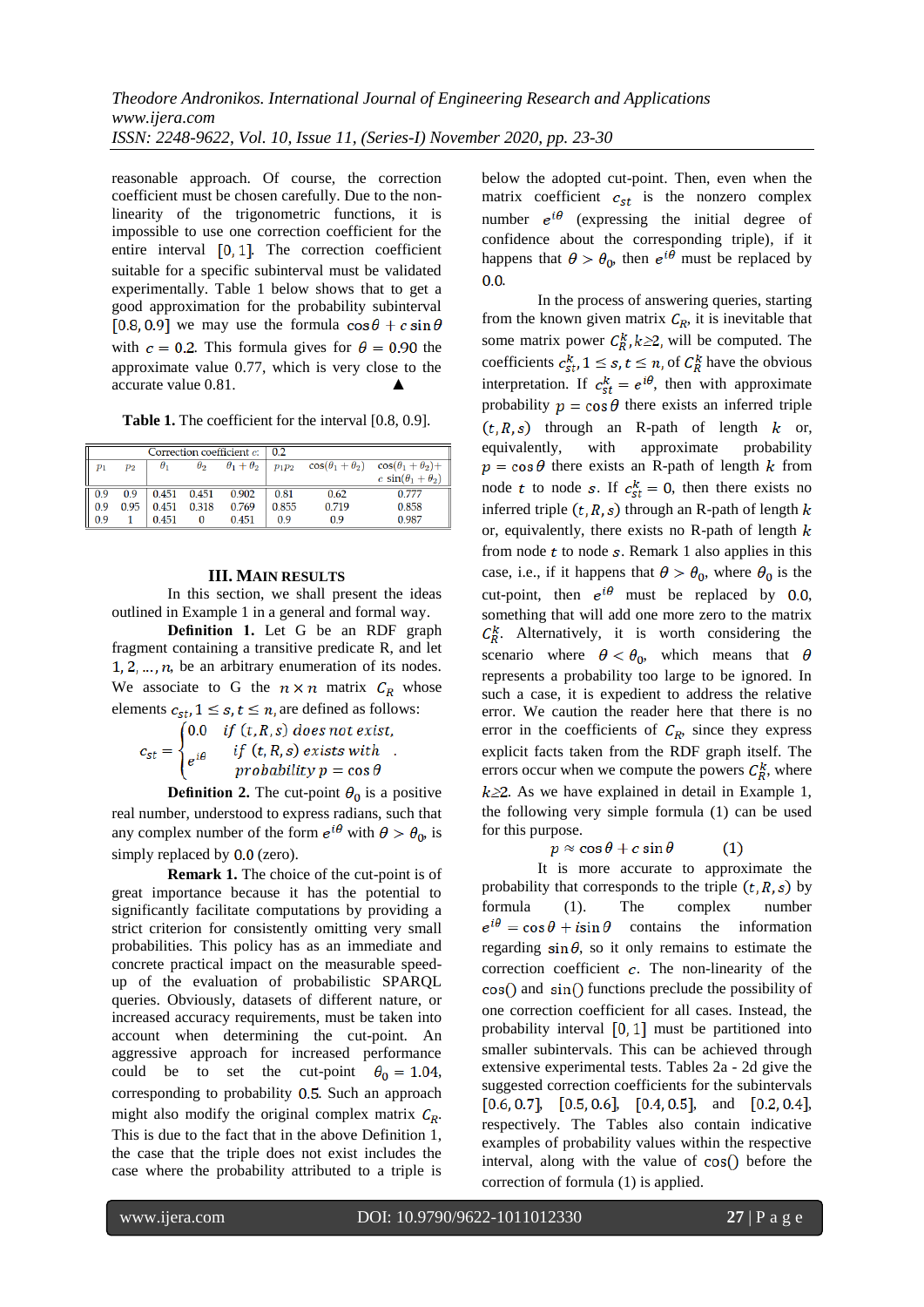**Table 2a.** The coefficient for the interval [0.6, 0.7].

|  |               |         |            |            | Correction coefficient $c: 0.35$ |          |                             |                               |  |  |
|--|---------------|---------|------------|------------|----------------------------------|----------|-----------------------------|-------------------------------|--|--|
|  | $p_1$         | $p_{2}$ | $\theta_1$ | $\theta_2$ | $\theta_1 + \theta_2$            | $p_1p_2$ | $\cos(\theta_1 + \theta_2)$ | $\cos(\theta_1 + \theta_2) +$ |  |  |
|  |               |         |            |            |                                  |          |                             | c $sin(\theta_1 + \theta_2)$  |  |  |
|  | $\boxed{0.8}$ | 0.8     | 0.644      | 0.644      | 1.288                            | 0.64     | 0.279                       | 0.615                         |  |  |
|  | $\vert$ 0.8   | 0.85    | 0.644      | 0.555      | 1.199                            | 0.68     | 0.363                       | 0.689                         |  |  |
|  | $\vert$ 0.8   | 0.9     | 0.644      | 0.451      | 1.095                            | 0.72     | 0.458                       | 0.769                         |  |  |

**Table 2b.** The coefficient for the interval [0.5, 0.6].

|                 |       |            |            | Correction coefficient c: | 0.42     |                             |                               |
|-----------------|-------|------------|------------|---------------------------|----------|-----------------------------|-------------------------------|
| $p_1$           | $p_2$ | $\theta_1$ | $\theta_2$ | $\theta_1+\theta_2$       | $p_1p_2$ | $\cos(\theta_1 + \theta_2)$ | $\cos(\theta_1 + \theta_2) +$ |
|                 |       |            |            |                           |          |                             | c $sin(\theta_1 + \theta_2)$  |
| $\vert$ 0.8     | 0.65  | 0.644      | 0.863      | 1.507                     | 0.52     | 0.064                       | 0.483                         |
| $\parallel$ 0.8 | 0.7   | 0.644      | 0.795      | 1.439                     | 0.56     | 0.131                       | 0.548                         |
| $0.8\,$         | 0.75  | 0.644      | 0.723      | 1.367                     | 0.6      | 0.202                       | 0.614                         |

**Table 2c.** The coefficient for the interval [0.4, 0.5].

|       |                    |            |            | Correction coefficient c: | 0.48     |                             |                               |
|-------|--------------------|------------|------------|---------------------------|----------|-----------------------------|-------------------------------|
| $p_1$ | $\scriptstyle p_2$ | $\theta_1$ | $\theta_2$ | $\theta_1 + \theta_2$     | $p_1p_2$ | $\cos(\theta_1 + \theta_2)$ | $\cos(\theta_1 + \theta_2) +$ |
|       |                    |            |            |                           |          |                             | c $sin(\theta_1 + \theta_2)$  |
| 0.8   | 0.5                | 0.644      | 1.047      | 1.691                     | 0.4      | $-0.12$                     | 0.357                         |
| 0.8   | 0.525              | 0.644      | 1.018      | 1.662                     | 0.42     | $-0.091$                    | 0.387                         |
| 0.8   | 0.55               | 0.644      | 0.988      | 1.632                     | 0.44     | $-0.061$                    | 0.418                         |
| 0.8   | 0.575              | 0.644      | 0.958      | 1.602                     | 0.46     | $-0.031$                    | 0.449                         |
| 0.8   | 0.6                | 0.644      | 0.927      | 1.571                     | 0.48     | $-0$                        | 0.48                          |
| 0.8   | 0.625              | 0.644      | 0.896      | 1.54                      | 0.5      | 0.031                       | 0.511                         |

**Table 2d.** The coefficient for the interval [0.2, 0.4].

|       |       |            |            | Correction coefficient c: | 0.65     |                             |                               |
|-------|-------|------------|------------|---------------------------|----------|-----------------------------|-------------------------------|
| $p_1$ | $p_2$ | $\theta_1$ | $\theta_2$ | $\theta_1+\theta_2$       | $p_1p_2$ | $\cos(\theta_1 + \theta_2)$ | $\cos(\theta_1 + \theta_2) +$ |
|       |       |            |            |                           |          |                             | c $sin(\theta_1 + \theta_2)$  |
| 0.7   | 0.3   | 0.795      | 1.266      | 2.061                     | 0.21     | $-0.471$                    | 0.103                         |
| 0.7   | 0.325 | 0.795      | 1.24       | 2.035                     | 0.228    | $-0.448$                    | 0.134                         |
| 0.7   | 0.375 | 0.795      | 1.186      | 1.981                     | 0.263    | $-0.399$                    | 0.197                         |
| 0.7   | 0.425 | 0.795      | 1.132      | 1.927                     | 0.298    | $-0.349$                    | 0.26                          |
| 0.7   | 0.475 | 0.795      | 1.076      | 1.871                     | 0.333    | $-0.296$                    | 0.325                         |
| 0.7   | 0.525 | 0.795      | 1.018      | 1.813                     | 0.368    | $-0.24$                     | 0.391                         |
| 0.7   | 0.575 | 0.795      | 0.958      | 1.753                     | 0.403    | $-0.181$                    | 0.458                         |

To biggest benefit of the proposed approach is the fact that the computation of the matrix powers  $C_R^k$ ,  $k \geq 2$ , involves only the operation of addition (of angles) and foregoes the operation of multiplication of real numbers that the conventional approach would entail. Using additions instead of multiplications is always preferable, as the compound computational cost scales down significantly with the size of the problem at hand. Hence, this method is undoubtedly better than the conventional. Of course, there is a trade-off, which in this case takes the form of arithmetic errors. There are two ways to remedy this situation. One is the systematic use of a cut-point, a well-established technique in probabilistic scenarios, that can safely and rapidly dismiss inferred fact of small

probability, that is facts that are highly unlikely to hold. Another way to deal with this, especially suited to cases where increased accuracy is required, is the application of the correction formula (1). This formula has been validated experimentally through considerable testing, and some characteristics examples are shown in Table1 and Tables 2a - 2d.

## **IV. CONCLUSION**

This paper advocates the evaluation of probabilistic SPARQL queries via unconventional means, namely the use of complex matrices. The extensive example we have presented in section 2 describes in detail the proposed methodology. This novel approach has an unquestionable advantage, and that is that the computation proceeds via additions instead of multiplications. Thus, the potential to scale down the computational cost is real and pragmatic. Finally, we have suggested two ways to handle efficiently the numerical errors that will come-up, either by utilizing a cut-point or my using an approximation formula, which has been thoroughly tested experimentally.

#### **REFERENCES**

- [1] LOD Project, 2014. Linking Open (LOD) Data Project, [http://esw.w3.org/topic/SweoIG/TaskForces/](http://esw.w3.org/topic/SweoIG/TaskForces/CommunityProjects/LinkingOpenData) [CommunityProjects/LinkingOpenData.](http://esw.w3.org/topic/SweoIG/TaskForces/CommunityProjects/LinkingOpenData)
- [2] Resource Description Framework (RDF), [https://www.w3.org/TR/2015/NOTE-rdfa](https://www.w3.org/TR/2015/NOTE-rdfa-primer-20150317/)[primer-20150317/.](https://www.w3.org/TR/2015/NOTE-rdfa-primer-20150317/)
- [3] SPARQL 1.1 Query Language. Tech. rep., W3C (2013), [https://www.w3.org/TR/2013/REC-sparql11](https://www.w3.org/TR/2013/REC-sparql11-query-20130321/) [query-20130321/.](https://www.w3.org/TR/2013/REC-sparql11-query-20130321/)
- [4] Huang, H., Liu, C.: Query evaluation on probabilistic RDF databases. In: *International Conference on Web Information Systems Engineering*, pp. 307–320, Springer (2009).
- [5] Hartig, O.: An overview on execution strategies for Linked Data queries, *Datenbank-Spektrum 13(2)*, 89–99 (2013).
- [6] Zhang, X., Feng, Z., Wang, X., Rao, G., Wu, W.: Context-free path queries on RDF graphs. In: *International Semantic Web Conference*, pp. 632–648, Springer (2016).
- [7] Sistla, A.P., Hu, T., Chowdhry, V.: Similarity based retrieval from sequence databases using automata as queries. In: *Proceedings of the eleventh international conference on Information and knowledge management*, pp. 237–244, ACM (2002).
- [8] Giannakis K., Andronikos T., "Querying Linked Data and Büchi Automata", *IEEE Proceedings of the 9th International Workshop on Semantic and Social Media*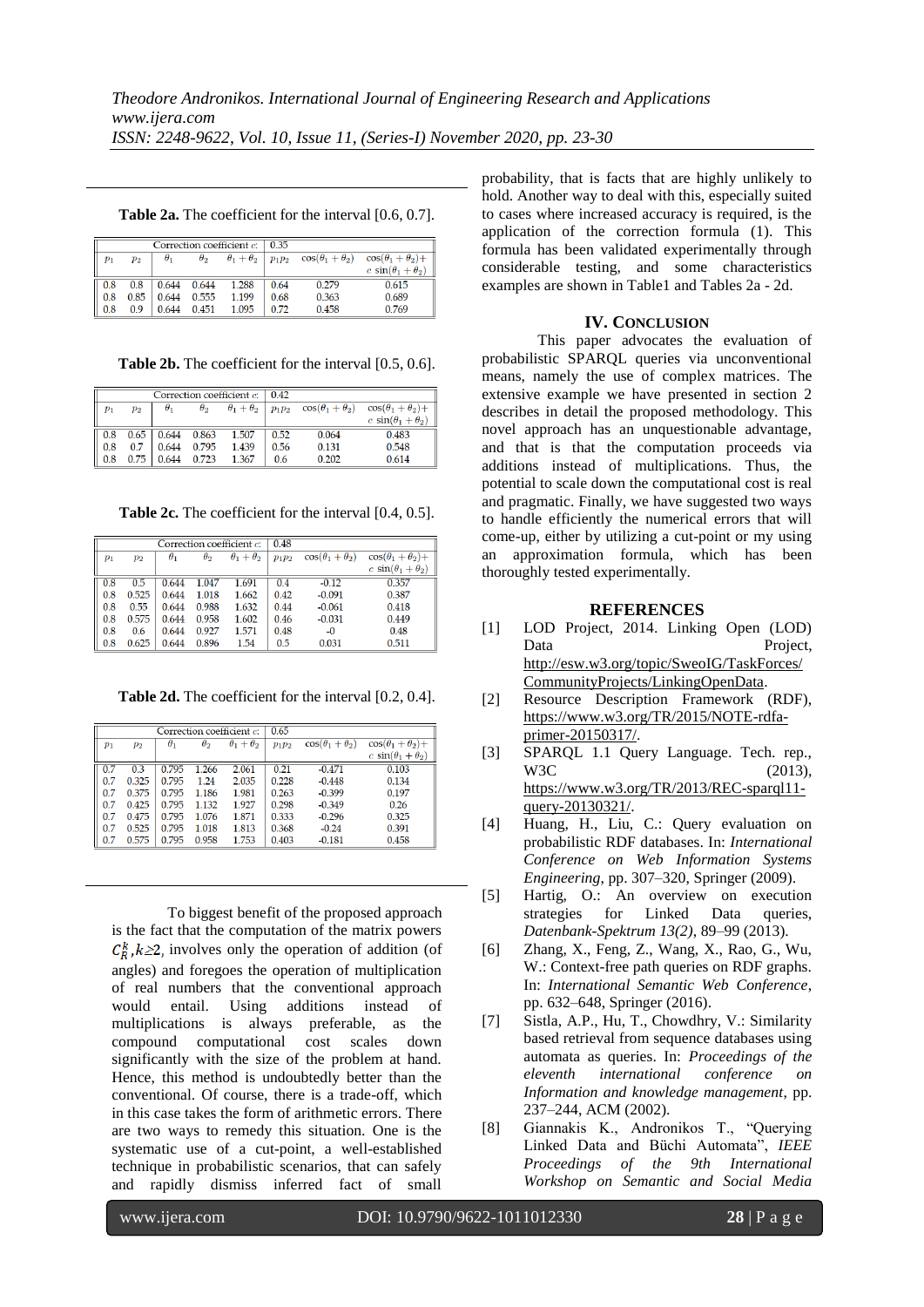*Adaptation and Personalization (SMAP)*, 6-7 November, Corfu, Greece, pp. 110 - 114, 2014.

- [9] Giannakis K., Theocharopoulou G., Papalitsas C., Andronikos T., Vlamos P., "Associating ω-automata to Path Queries on Webs of Linked Data", *Engineering Applications of Artificial Intelligence, Elsevier, Volume 51*, May 2016, pages 115-123.
- [10] Wang, X., Ling, J., Wang, J., Wang, K., Feng, Z.: Answering provenance-aware regular path queries on RDF graphs using an automatabased algorithm. In: *Proceedings of the 23rd International Conference on World Wide Web*, pp. 395–396, ACM (2014).
- [11] Schmidt M., Meier M., Lausen G.: Foundations of SPARQL Query Optimization. In: *Proceedings of the 13th International Conference on Database Theory (ICDT '10)*, pp. 4–33, Lausanne, Switzerland, 2010.
- [12] Andronikos, T., "Classification of SPARQL queries into equivalence classes of relevant queries", *International Journal of Advanced Research in Computer Science, December 2017, Volume 8, No. 9*, pages 152-159.
- [13] Hua, M., Pei, J.: Probabilistic path queries in road networks: traffic uncertainty aware path selection. In: *Proceedings of the 13th International Conference on Extending Database Technology*, pp. 347–358, ACM (2010).
- [14] Andronikos T., Stefanidakis M., Papadakis I., "Adding Temporal Dimension to Ontologies via OWL Reification", *Proceedings of the 13th Panhellenic Conference on Informatics - PCI 2009 Conference*, 10-12 September, Corfu, Greece, IEEE Computer Society, pp. 19-22, 2009.
- [15] Lian, X., Chen, L., Wang, G.: Quality-aware subgraph matching over inconsistent probabilistic graph databases. *IEEE Transactions on Knowledge and Data Engineering 28(6)*, 1560–1574 (2016).
- [16] Reynolds, D.: Position paper: Uncertainty reasoning for Linked Data. In: *Workshop*, vol. 14 (2014).
- [17] Schoenfisch, J.: Querying probabilistic ontologies with SPARQL, *GI-Edition/Proceedings 232*, 2245–2256 (2014).
- [18] Krompaß, D., Nickel, M., Tresp, V.: Querying factorized probabilistic triple databases. In: *International Semantic Web Conference*, pp. 114–129. Springer (2014).
- [19] Khan, A., Chen, L.: On uncertain graphs modeling and queries, *Proceedings of the VLDB Endowment 8(12)*, 2042–2043 (2015).
- [20] H. Fang and X. Zhang, "pSPARQL: a querying language for probabilistic RDF (extended abstract)," *in Proceedings of the ISWC'16, Posters*, 2016.
- [21] Fang, H. pSPARQL: A Querying Language for Probabilistic RDF Data Complexity, *Hindawi Limited*, 2019, 1-7.
- [22] Andronikos T., Singh A., Giannakis K., Sioutas S., "Computing probabilistic queries in the presence of uncertainty via probabilistic automata", *Algorithmic Aspects of Cloud Computing, Third International Workshop, ALGOCLOUD 2017, Vienna, Austria, 5 September, 2017, Revised Selected Papers. Springer Theoretical Computer Science and General Issues, Volume 10739, pp. 106-122*, ISBN: 978-3-319-74874-0 (Print) 978-3-319- 74875-7 (Online), 2018.
- [23] Andronikos T., Singh A., Giannakis K., Sioutas S., "Computing probabilistic queries in the presence of uncertainty via probabilistic automata", Proceedings of the 3rd International Workshop on Algorithmic Aspects of Cloud Computing (ALGOCLOUD 2017), 4-8 September, Vienna, Austria, 2017.
- [24] Papalitsas C., Giannakis K., Andronikos T., Theotokis D., Sifaleras A., "Initialization methods for the TSP with Time Windows using Variable Neighborhood Search", *6 th International Conference on Information, Intelligence, Systems and Applications (IISA)*, 6-8 July, Corfu, Greece, 2015.
- [25] Papalitsas C., Andronikos T., Karakostas P., "Studying the impact of perturbation methods on the efficiency of GVNS for the ATSP", *Proceedings of the 6th International Conference on Variable Neighborhood Search (ICVNS 2018)*, 4-7 October, Sithonia, Halkidiki, Greece, 2018.
- [26] Papalitsas C., Andronikos T., Karakostas P., "Studying the impact of perturbation methods on the efficiency of GVNS for the ATSP", *6th International Conference, ICVNS 2018, Sithonia, Greece, October 4–7, 2018, Revised Selected Papers. Springer Theoretical Computer Science and General Issues, Volume 11328, pp. 287-302*, ISBN: 978-3- 030-15842-2 (Print) 978-3-030-15843-9 (Online), 2019.
- [27] Papalitsas C., Andronikos T., "Unconventional GVNS for Solving the Garbage Collection Problem with Time Windows", *(MDPI - Open Access Publishing), Technologies 2019, 7(3), 61*; [https://doi.org/10.3390/technologies7030061.](https://doi.org/10.3390/technologies7030061)
- [28] Papalitsas C., Karakostas P., Andronikos T., "A Performance Study of the Impact of